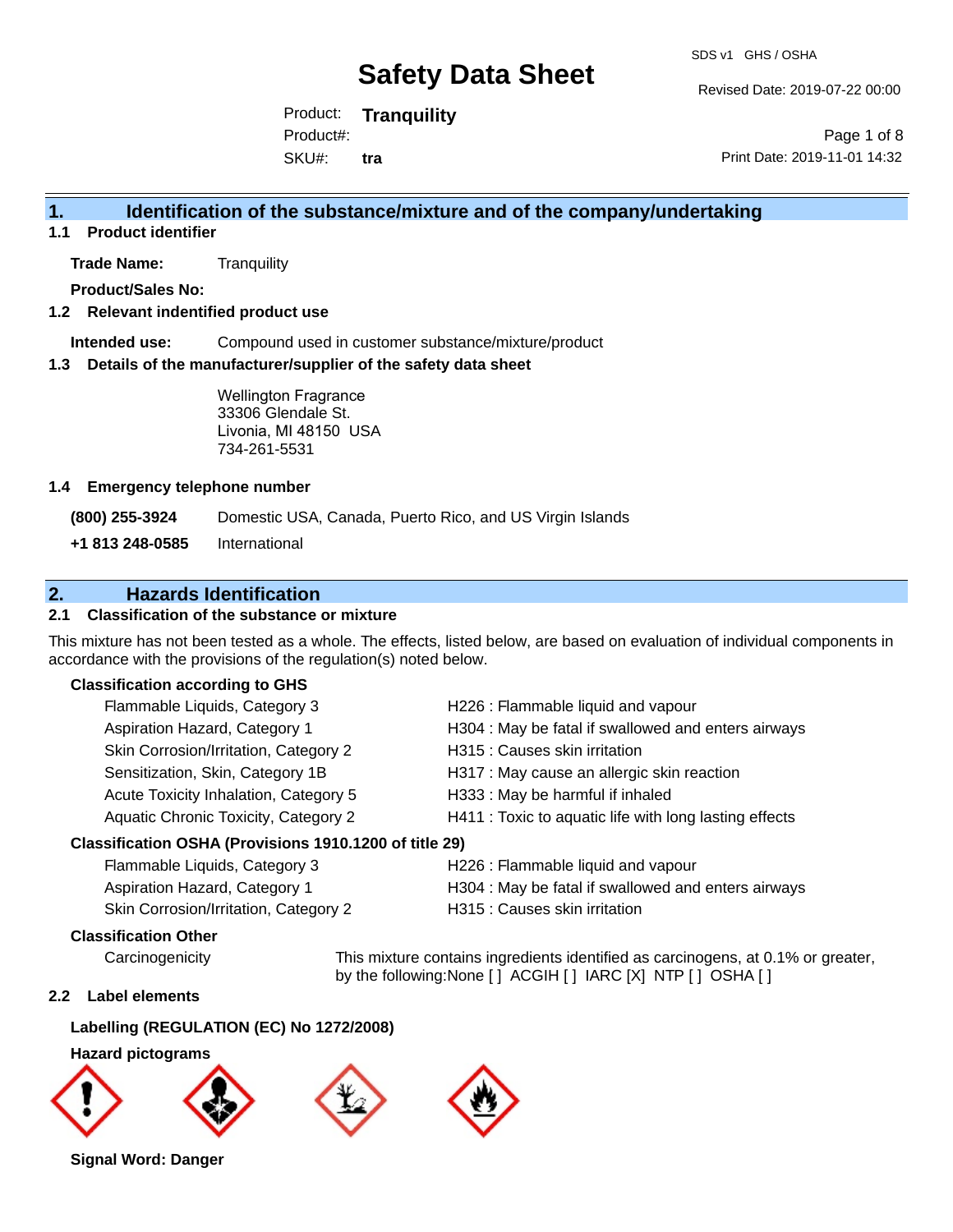Revised Date: 2019-07-22 00:00

Product: **Tranquility**  SKU#: Product#: **tra**

Page 2 of 8 Print Date: 2019-11-01 14:32

| <b>Hazard statments</b>         |                                                                                                                                       |
|---------------------------------|---------------------------------------------------------------------------------------------------------------------------------------|
| H <sub>226</sub>                | Flammable liquid and vapour                                                                                                           |
| H304                            | May be fatal if swallowed and enters airways                                                                                          |
| H315                            | Causes skin irritation                                                                                                                |
| H317                            | May cause an allergic skin reaction                                                                                                   |
| H333                            | May be harmful if inhaled                                                                                                             |
| H411                            | Toxic to aquatic life with long lasting effects                                                                                       |
| <b>Precautionary Statements</b> |                                                                                                                                       |
| <b>Prevention:</b>              |                                                                                                                                       |
| P233                            | Keep container tightly closed                                                                                                         |
| P235                            | Keep cool                                                                                                                             |
| P <sub>240</sub>                | Ground/bond container and receiving equipment                                                                                         |
| P <sub>241</sub>                | Use explosion-proof electrical/ventilating/light//equipment                                                                           |
| P242                            | Use only non-sparking tools                                                                                                           |
| P <sub>243</sub>                | Take precautionary measures against static discharge                                                                                  |
| P264                            | Wash hands thoroughly after handling                                                                                                  |
| P272                            | Contaminated work clothing should not be allowed out of the workplace                                                                 |
| P273                            | Avoid release to the environment                                                                                                      |
| <b>Response:</b>                |                                                                                                                                       |
| P301 + P310 + P331              | IF SWALLOWED: Immediately call a POISON CENTER or doctor/physician Do NOT<br>induce vomiting                                          |
| $P302 + P352$                   | IF ON SKIN: Wash with soap and water                                                                                                  |
| P303 + P361 + P353              | IF ON SKIN (or hair): Remove/Take off immediately all contaminated clothing Rinse skin<br>with water/shower                           |
| $P304 + P312$                   | IF INHALED: Call a POISON CENTER or doctor/physician if you feel unwell                                                               |
| P333 + P313                     | If skin irritation or a rash occurs: Get medical advice/attention                                                                     |
| P352                            | Wash with soap and water                                                                                                              |
| P362                            | Take off contaminated clothing and wash before reuse                                                                                  |
| P363                            | Wash contaminated clothing before reuse                                                                                               |
| P370 + P378                     | In case of fire: Use Carbon dioxide (CO2), Dry chemical, or Foam for extinction. Do not use<br>a direct water jet on burning material |
| P391                            | <b>Collect Spillage</b>                                                                                                               |
| 2.3<br><b>Other Hazards</b>     |                                                                                                                                       |

**no data available**

## **3. Composition/Information on Ingredients**

#### **3.1 Mixtures**

This product is a complex mixture of ingredients, which contains among others the following substance(s), presenting a health or environmental hazard within the meaning of the UN Globally Harmonized System of Classification and Labeling of Chemicals (GHS):

| CAS#       |     | Conc. |                           |
|------------|-----|-------|---------------------------|
| Ingredient | EC# | Range | <b>GHS Classification</b> |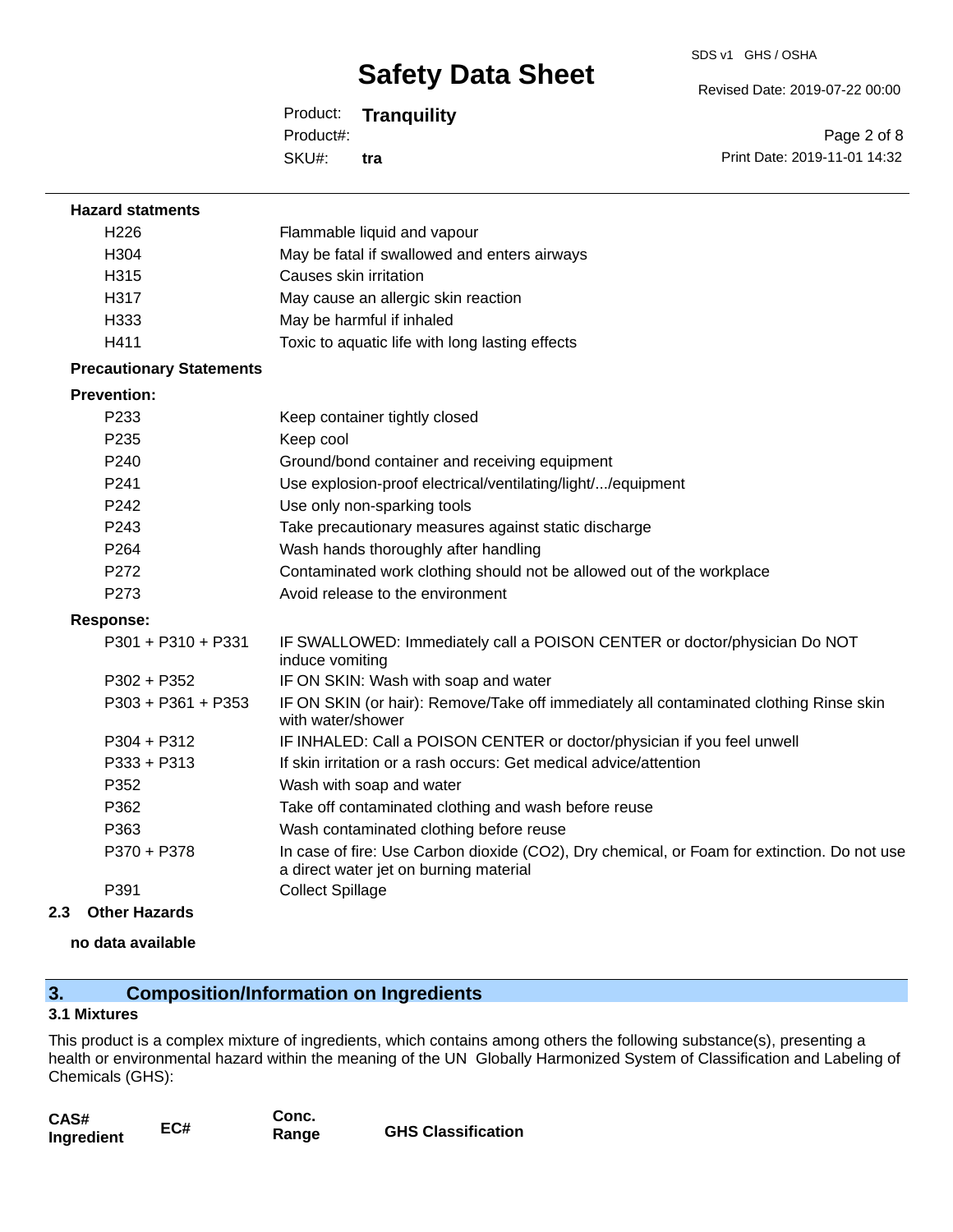SDS v1 GHS / OSHA

Revised Date: 2019-07-22 00:00

Print Date: 2019-11-01 14:32

Page 3 of 8

Product: **Tranquility** 

Product#:

SKU#: **tra**

| CAS#<br>Ingredient      | EC#       | Conc.<br>Range                                           | <b>GHS Classification</b>                   |
|-------------------------|-----------|----------------------------------------------------------|---------------------------------------------|
| $125 - 12 - 2$          | 204-727-6 | $5 - 10 \%$                                              | H227; H316; H401                            |
| Isobornyl acetate       |           |                                                          |                                             |
| 79-92-5                 | 201-234-8 | $2 - 5%$                                                 | H228; H320; H400; H410                      |
| Camphene                |           |                                                          |                                             |
| $80 - 56 - 8$<br>pinene | 201-291-9 | $2 - 5%$                                                 | H226; H302; H304; H315; H317; H400;<br>H410 |
| 5989-27-5               | 227-813-5 | $2 - 5%$                                                 | H226; H304; H315; H317; H400; H410          |
| Limonene                |           |                                                          |                                             |
| 120-51-4                | 204-402-9 | $1 - 2 \%$                                               | H302: H313: H400: H411                      |
| <b>Benzyl Benzoate</b>  |           |                                                          |                                             |
| 13466-78-9              | 236-719-3 | $1 - 2%$                                                 | H226; H303; H304; H315; H317; H400;         |
| delta-3-Carene          |           |                                                          | H410                                        |
| $127 - 91 - 3$          | 204-872-5 | $1 - 2%$                                                 | H226; H304; H315; H317; H400; H410          |
| <b>ß-Pinene</b>         |           |                                                          |                                             |
|                         |           | See Section 16 for full text of GHS classification codes |                                             |

See Section 16 for full text of GHS classification codes which where not shown in section 2

Total Hydrocarbon Content (%  $w/w$ ) = 14.91

| 4.<br><b>First Aid Measures</b>                                                   |                                                                                                               |  |
|-----------------------------------------------------------------------------------|---------------------------------------------------------------------------------------------------------------|--|
| <b>Description of first aid measures</b><br>4.1                                   |                                                                                                               |  |
| Inhalation:                                                                       | Remove from exposure site to fresh air and keep at rest.<br>Obtain medical advice.                            |  |
| <b>Eye Exposure:</b>                                                              | Flush immediately with water for at least 15 minutes.<br>Contact physician if symptoms persist.               |  |
| <b>Skin Exposure:</b>                                                             | Remove contaminated clothes. Wash thoroughly with water (and soap).<br>Contact physician if symptoms persist. |  |
| Ingestion:                                                                        | Rinse mouth with water and obtain medical advice.                                                             |  |
| Most important symptoms and effects, both acute and delayed<br>4.2                |                                                                                                               |  |
| <b>Symptoms:</b>                                                                  | no data available                                                                                             |  |
| <b>Risks:</b><br>Refer to Section 2.2 "Hazard Statements"                         |                                                                                                               |  |
| Indication of any immediate medical attention and special treatment needed<br>4.3 |                                                                                                               |  |
| Treatment:                                                                        | Refer to Section 2.2 "Response"                                                                               |  |
| 5.<br><b>Fire-Fighting measures</b>                                               |                                                                                                               |  |
| <b>Extinguishing media</b><br>5.1                                                 |                                                                                                               |  |
| Suitable:                                                                         | Carbon dioxide (CO2), Dry chemical, Foam                                                                      |  |
| Unsuitable                                                                        | Do not use a direct water jet on burning material                                                             |  |
| Special hazards arising from the substance or mixture<br>5.2                      |                                                                                                               |  |
| <b>During fire fighting:</b>                                                      | Water may be ineffective                                                                                      |  |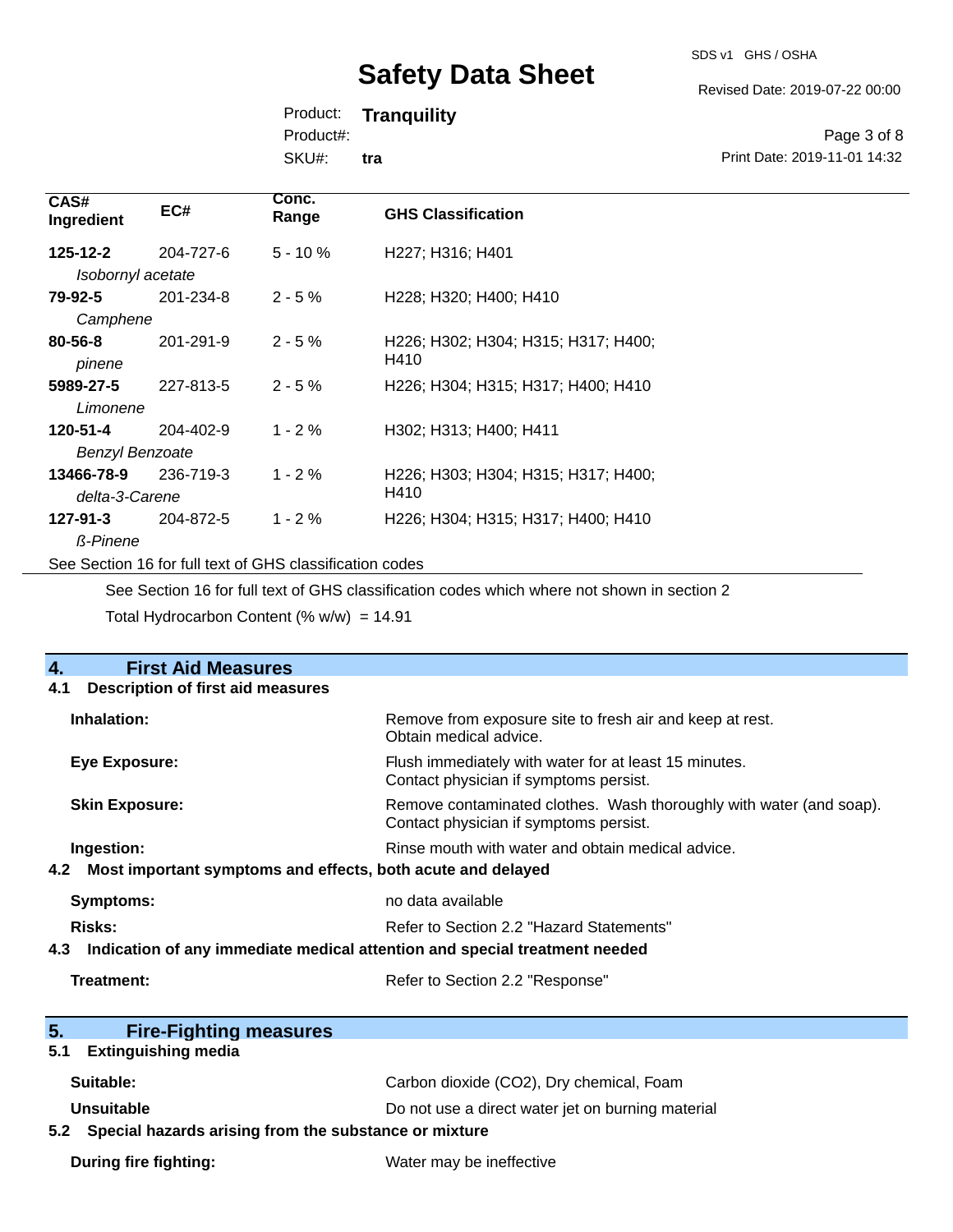Revised Date: 2019-07-22 00:00

Product: **Tranquility**  SKU#: Product#: **tra**

Page 4 of 8 Print Date: 2019-11-01 14:32

#### **5.3 Advice for firefighters**

**Further information:** Standard procedure for chemical fires

#### **6. Accidental Release Measures**

#### **6.1 Personal precautions, protective equipment and emergency procedures**

Avoid inhalation and contact with skin and eyes. A self-contained breathing apparatus is recommended in case of a major spill.

#### **6.2 Environmental precautions**

Keep away from drains, soil, and surface and groundwater.

#### **6.3 Methods and materials for containment and cleaning up**

Clean up spillage promptly. Remove ignition sources. Provide adequate ventilation. Avoid excessive inhalation of vapors. Gross spillages should be contained by use of sand or inert powder and disposed of according to the local regulations.

#### **6.4 Reference to other sections**

Not Applicable

#### **7. Handling and Storage**

#### **7.1 Precautions for safe handling**

Apply according to good manufacturing and industrial hygiene practices with proper ventilation. Do not drink, eat or smoke while handling. Respect good personal hygiene.

#### **7.2 Conditions for safe storage, including any incompatibilities**

Store in a cool, dry and ventilated area away from heat sources and protected from light in tightly closed original container. Avoid uncoated metal container. Keep air contact to a minimum.

 $A$ COH

 $\sim$ 

 $\sim$ 

#### **7.3 Specific end uses**

No information available

#### **8. Exposure Controls/Personal Protection**

#### **8.1 Control parameters**

**Exposure Limits:**

| <b>Component</b> |                | ACGIH | ACGIH                             | <b>OSHA</b> | OSHA |
|------------------|----------------|-------|-----------------------------------|-------------|------|
|                  |                |       | TWA ppm STEL ppm TWA ppm STEL ppm |             |      |
| $80 - 56 - 8$    | pinene         | 20    |                                   |             |      |
| 127-91-3         | ß-Pinene       | 20    |                                   |             |      |
| 13466-78-9       | delta-3-Carene | 20    |                                   |             |      |

**Engineering Controls:** Use local exhaust as needed.

#### **8.2 Exposure controls - Personal protective equipment**

| Eye protection:                | Tightly sealed goggles, face shield, or safety glasses with brow guards and side shields, etc.<br>as may be appropriate for the exposure |
|--------------------------------|------------------------------------------------------------------------------------------------------------------------------------------|
| <b>Respiratory protection:</b> | Avoid excessive inhalation of concentrated vapors. Apply local ventilation where appropriate.                                            |
| <b>Skin protection:</b>        | Avoid Skin contact. Use chemically resistant gloves as needed.                                                                           |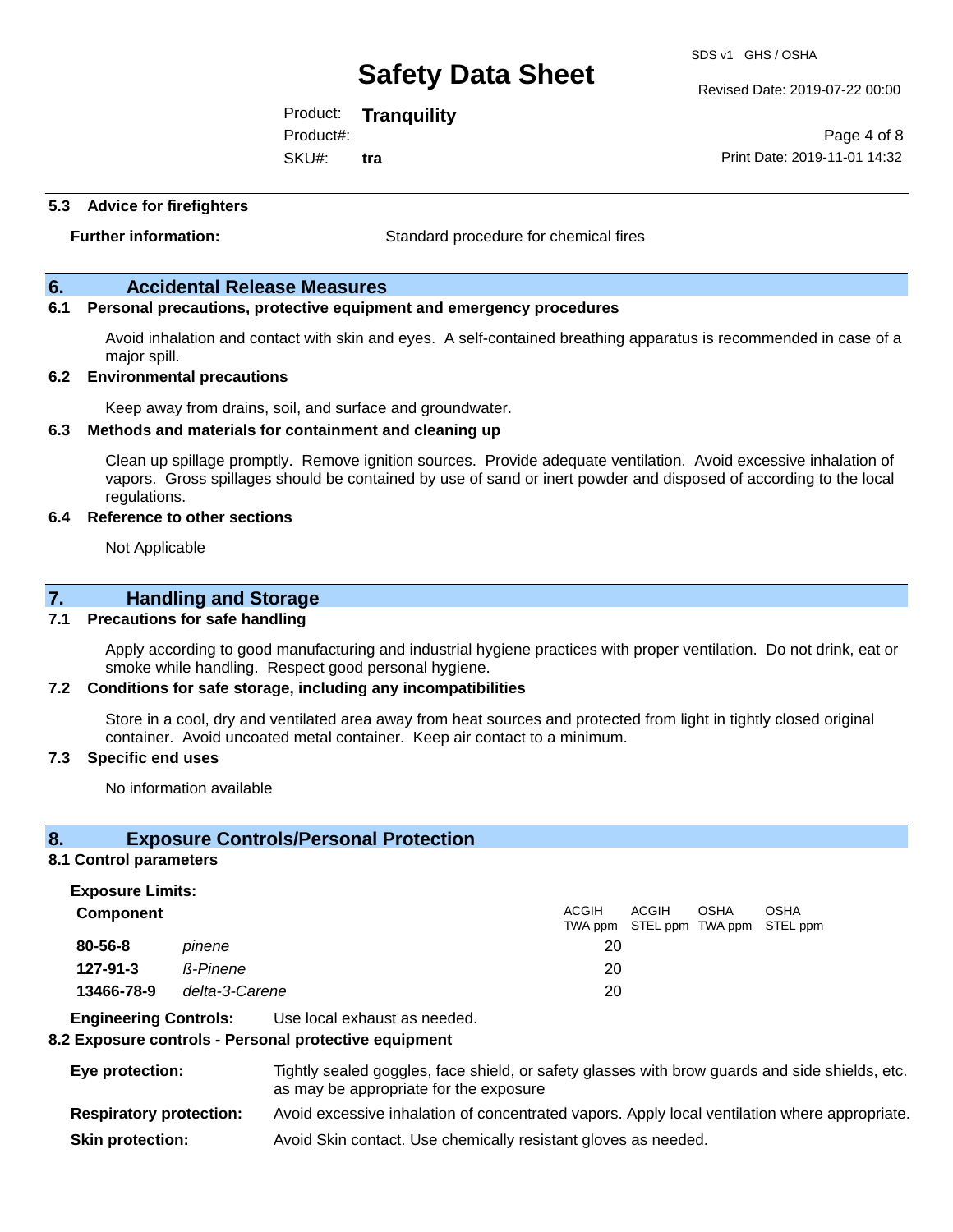Revised Date: 2019-07-22 00:00

Product: **Tranquility**  SKU#: Product#: **tra**

Page 5 of 8 Print Date: 2019-11-01 14:32

### **9. Physical and Chemical Properties**

#### **9.1 Information on basic physical and chemical properties**

| Appearance:                  | Liquid                        |
|------------------------------|-------------------------------|
| Odor:                        | Conforms to Standard          |
| Color:                       | Colorless to Pale Yellow (G3) |
| <b>Viscosity:</b>            | Liquid                        |
| <b>Freezing Point:</b>       | Not determined                |
| <b>Boiling Point:</b>        | Not determined                |
| <b>Melting Point:</b>        | Not determined                |
| <b>Flashpoint (CCCFP):</b>   | 119 F (48.33 C)               |
| <b>Auto flammability:</b>    | Not determined                |
| <b>Explosive Properties:</b> | None Expected                 |
| <b>Oxidizing properties:</b> | None Expected                 |
| Vapor Pressure (mmHg@20 C):  | 0.1614                        |
| %VOC:                        | 0.16                          |
| Specific Gravity @ 25 C:     | 0.9800                        |
| Density @ 25 C:              | 0.9770                        |
| Refractive Index @ 20 C:     | 1.4500                        |
| Soluble in:                  | Not determined                |

### **10. Stability and Reactivity**

| 10.1 Reactivity                         | None                                               |
|-----------------------------------------|----------------------------------------------------|
| <b>10.2 Chemical stability</b>          | Stable                                             |
| 10.3 Possibility of hazardous reactions | None known                                         |
| <b>10.4 Conditions to avoid</b>         | None known                                         |
| 10.5 Incompatible materials             | Strong oxidizing agents, strong acids, and alkalis |
| 10.6 Hazardous decomposition products   | None known                                         |

#### **11. Toxicological Information 11.1 Toxicological Effects**

Acute Toxicity Estimates (ATEs) based on the individual Ingredient Toxicity Data utilizing the "Additivity Formula" Acute toxicity - Oral - (Rat) mg/kg<br>
Not classified - the classification criteria are not met **Acute toxicity - Dermal - (Rabbit) mg/kg Not classified - the classification criteria are not met controlled by Not classified - the classification criteria are not met Acute toxicity - Inhalation - (Rat) mg/L/4hr** (LD50: 114.1386) May be harmful if inhaled **Skin corrosion / irritation** May be harmful if inhaled **Serious eye damage / irritation** Not classified - the classification criteria are not met **Respiratory sensitization** Not classified - the classification criteria are not met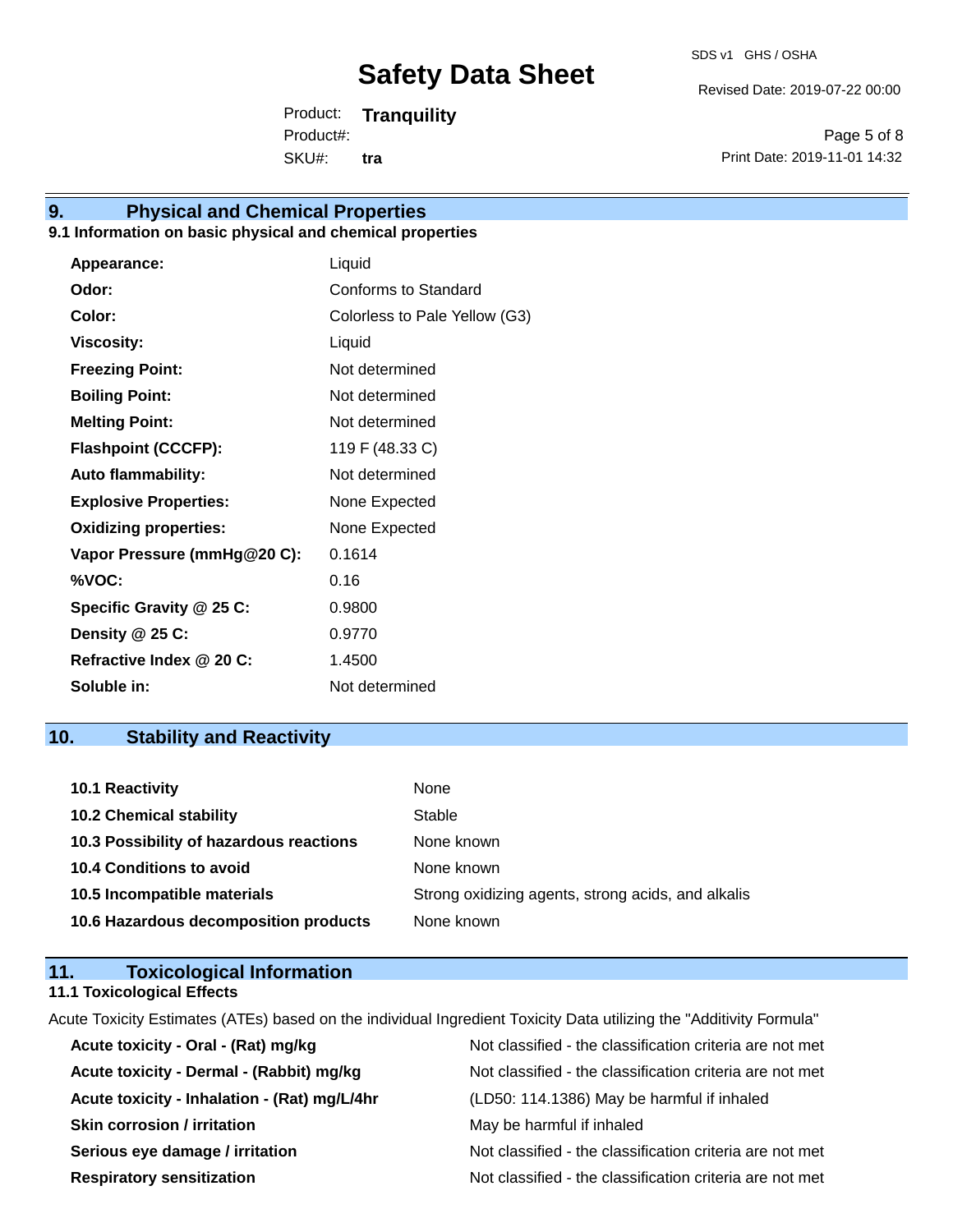SDS v1 GHS / OSHA

Revised Date: 2019-07-22 00:00

Product: **Tranquility**  SKU#: Product#: **tra**

Page 6 of 8 Print Date: 2019-11-01 14:32

| May cause an allergic skin reaction                      |
|----------------------------------------------------------|
| Not classified - the classification criteria are not met |
| Not classified - the classification criteria are not met |
| Not classified - the classification criteria are not met |
| Not classified - the classification criteria are not met |
| Not classified - the classification criteria are not met |
| May be fatal if swallowed and enters airways             |
|                                                          |

| 12.1 Toxicity                      |                                                          |
|------------------------------------|----------------------------------------------------------|
| <b>Acute acquatic toxicity</b>     | Not classified - the classification criteria are not met |
| <b>Chronic acquatic toxicity</b>   | Toxic to aquatic life with long lasting effects          |
| <b>Toxicity Data on soil</b>       | no data available                                        |
| <b>Toxicity on other organisms</b> | no data available                                        |
| 12.2 Persistence and degradability | no data available                                        |
| 12.3 Bioaccumulative potential     | no data available                                        |
| 12.4 Mobility in soil              | no data available                                        |
| 12.5 Other adverse effects         | no data available                                        |

### **13. Disposal Conditions**

**12. Ecological Information** 

#### **13.1 Waste treatment methods**

Do not allow product to reach sewage systems. Dispose of in accordance with all local and national regulations. Send to a licensed waste management company.The product should not be allowed to enter drains, water courses or the soil. Do not contaminate ponds, waterways or ditches with chemical or used container.

## **14. Transport Information**

| <b>Marine Pollutant</b>                                       | Yes. Ingredient of greatest environmental impact:<br>79-92-5 : (2 - 5 %) : Camphene |              |                                     |                  |               |
|---------------------------------------------------------------|-------------------------------------------------------------------------------------|--------------|-------------------------------------|------------------|---------------|
| <b>Regulator</b>                                              |                                                                                     | <b>Class</b> | <b>Pack Group</b>                   | <b>Sub Risk</b>  | UN-nr.        |
| U.S. DOT (Non-Bulk)                                           |                                                                                     |              | Not Regulated - Not Dangerous Goods |                  |               |
| <b>Chemicals NOI</b>                                          |                                                                                     |              |                                     |                  |               |
| <b>ADR/RID (International Road/Rail)</b>                      |                                                                                     |              |                                     |                  |               |
| <b>Environmentally Hazardous</b><br>Substance, Liquid, n.o.s. |                                                                                     | 9            | Ш                                   |                  | UN3082        |
| <b>IATA (Air Cargo)</b>                                       |                                                                                     |              |                                     |                  |               |
| <b>Perfumery Products</b>                                     |                                                                                     | 3            | Ш                                   | Flammable Liquid | UN1266        |
| <b>Environmentally Hazardous</b><br>Substance, Liquid, n.o.s. |                                                                                     | 9            | $\mathbf{III}$                      |                  | <b>UN3082</b> |
| IMDG (Sea)                                                    |                                                                                     |              |                                     |                  |               |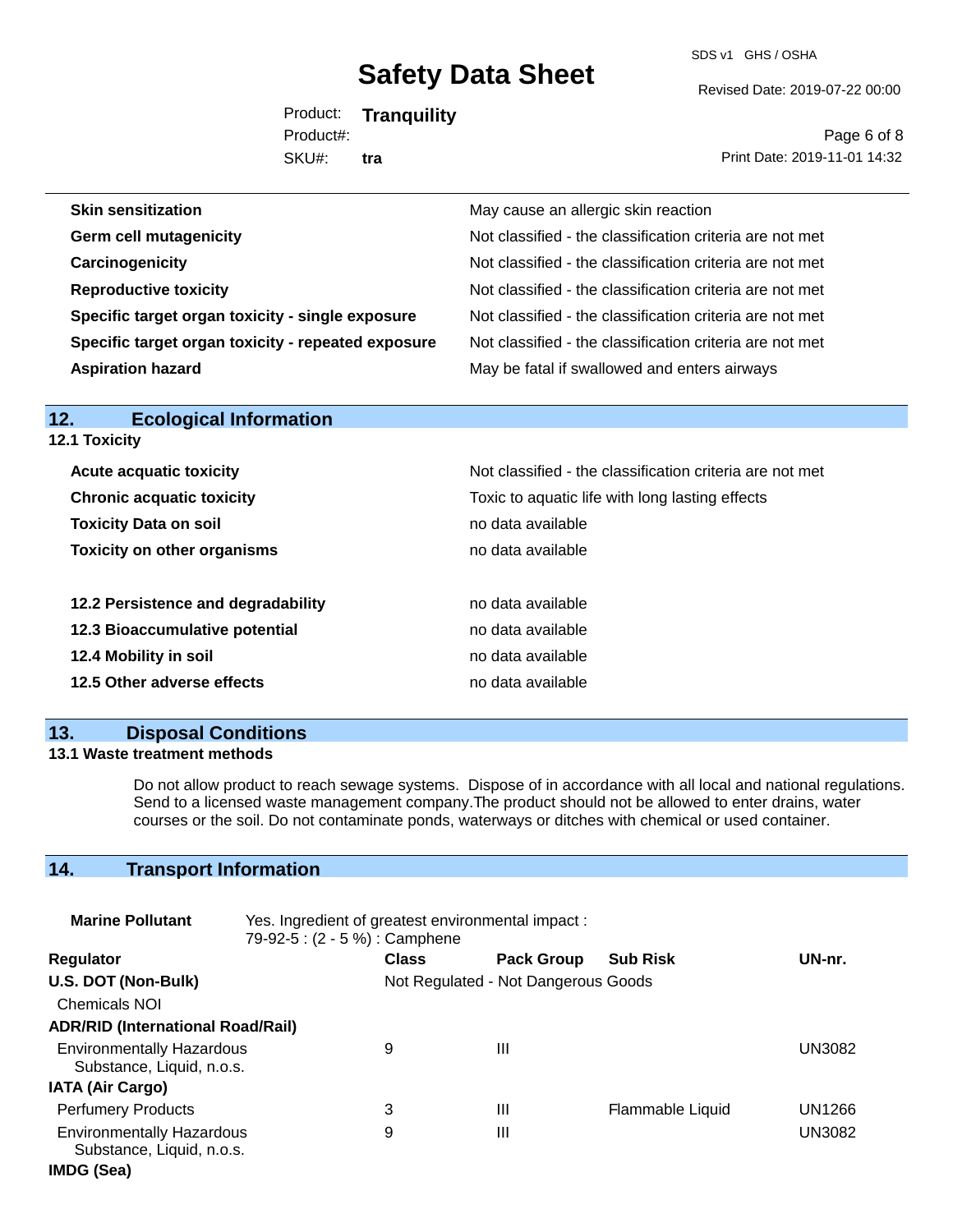SDS v1 GHS / OSHA

| Revised Date: 2019-07-22 00:00 |  |  |  |
|--------------------------------|--|--|--|
|                                |  |  |  |

|                                                                                                                         | Product:<br>Product#:<br>SKU#: | <b>Tranguility</b><br>tra |                                                              |                                                              | Page 7 of 8<br>Print Date: 2019-11-01 14:32 |
|-------------------------------------------------------------------------------------------------------------------------|--------------------------------|---------------------------|--------------------------------------------------------------|--------------------------------------------------------------|---------------------------------------------|
| <b>Perfumery Products</b><br><b>Environmentally Hazardous</b>                                                           |                                | 3<br>9                    | $\mathbf{III}$<br>$\mathbf{III}$                             | Flammable Liquid                                             | <b>UN1266</b><br><b>UN3082</b>              |
| Substance, Liquid, n.o.s.                                                                                               |                                |                           |                                                              |                                                              |                                             |
| 15.<br><b>Regulatory Information</b><br><b>U.S. Federal Regulations</b>                                                 |                                |                           |                                                              |                                                              |                                             |
| <b>TSCA (Toxic Substance Control Act)</b>                                                                               |                                |                           | All components of the substance/mixture are listed or exempt |                                                              |                                             |
| 40 CFR(EPCRA, SARA, CERCLA and CAA)<br>This product contains NO components of concern.<br><b>U.S. State Regulations</b> |                                |                           |                                                              |                                                              |                                             |
| <b>California Proposition 65 Warning</b><br>This product contains the following components:                             |                                |                           |                                                              |                                                              |                                             |
| 123-35-3(NF 204-622-5 0.1 - 1.0 %<br><b>Canadian Regulations</b>                                                        |                                |                           | beta-Myrcene (Natural Source)                                |                                                              |                                             |
| <b>DSL</b>                                                                                                              |                                |                           | components are NOT on the List:                              | 99.96% of the components are listed or exempt. The following |                                             |
| 94201-73-7<br>$303-662-1$ 0.01 - 0.1%                                                                                   |                                |                           |                                                              | Tetrahydro-4-methyl-2-phenyl-2H-pyran                        |                                             |
|                                                                                                                         |                                |                           |                                                              |                                                              |                                             |

## **16. Other Information**

#### **GHS H-Statements referred to under section 3 and not listed in section 2**

| H227 : Combustible liquid                                   | H228 : Flammable Solid                        |
|-------------------------------------------------------------|-----------------------------------------------|
| H302 : Harmful if swallowed                                 | H303 : May be harmful if swallowed            |
| H313 : May be harmful in contact with skin                  | H316 : Causes mild skin irritation            |
| H317 : May cause an allergic skin reaction                  | H320 : Causes eye irritation                  |
| H400 : Very Toxic to aquatic life                           | H401 : Toxic to aquatic life                  |
| H410 : Very toxic to aquatic life with long lasting effects |                                               |
| Total Fractional Values                                     |                                               |
| (TFV) Risk                                                  | (TFV) Risk                                    |
| (60.13) Aquatic Chronic Toxicity, Category 3                | (43.81) Acute Toxicity Inhalation, Category 5 |
| (15.00) Sensitization, Skin, Category 1                     | (6.01) Aquatic Chronic Toxicity, Category 2   |
| (3.61) Sensitization, Skin, Category 1B                     | (2.15) Skin Corrosion/Irritation, Category 3  |
| (1.15) Skin Corrosion/Irritation, Category 2                | (1.10) Aspiration Hazard, Category 1          |
|                                                             |                                               |
|                                                             |                                               |

#### Remarks

This safety data sheet is based on the properties of the material known to Wellington Fragrance at the time the data sheet was issued. The safety data sheet is intended to provide information for a health and safety assessment of the material and the circumstances, under which it is packaged, stored or applied in the workplace. For such a safety assessment Wellington Fragrance holds no responsibility. This document is not intended for quality assurance purposes.